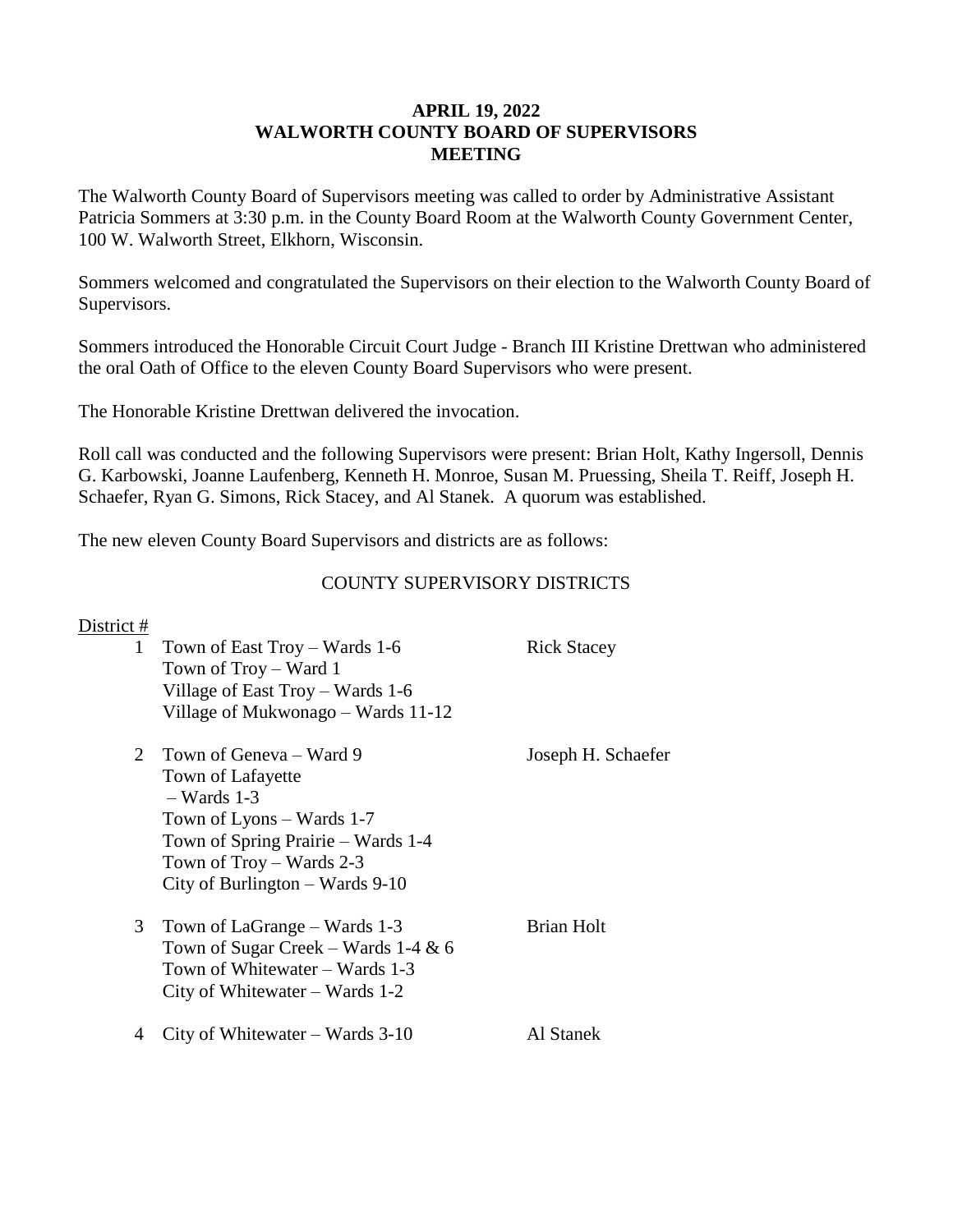| 5      | Town of Darien - Wards 1-2<br>Town of Delavan – Wards 1-5, 7-8<br>Town of Geneva - Ward 10<br>Town of Richmond – Wards 1-3<br>Town of Walworth - Ward 4<br>Village of Darien - Wards 1-2<br>City of Delavan - Ward 10 | Ryan G. Simons      |
|--------|-----------------------------------------------------------------------------------------------------------------------------------------------------------------------------------------------------------------------|---------------------|
| 6      | Town of Sugar Creek – Ward 5<br>City of Elkhorn – Wards $1, 3-7$                                                                                                                                                      | Kathy Ingersoll     |
| $\tau$ | Town of Delavan – Ward 6<br>Town of Geneva - Wards 1-8<br>Town of Linn - Ward 5<br>Village of Williams Bay – Wards 1-4<br>City of Elkhorn – Ward 2                                                                    | Joanne Laufenberg   |
| 8      | Town of Darien - Ward 3<br>Town of Delavan - Ward 9<br>Town of Sugar Creek – Ward 7<br>City of Delavan - Wards 1-9                                                                                                    | Dennis G. Karbowski |
| 9      | Town of Linn – Wards $2 \& 4$<br>Town of Sharon - Ward 1<br>Town of Walworth - Wards 1-3<br>Village of Fontana-on-Geneva Lake - Wards 1-3<br>Village of Sharon - Wards 1-2<br>Village of Walworth - Wards 1-3         | Susan M. Pruessing  |
|        | 10 Town of Bloomfield – Wards 1-2<br>Village of Bloomfield – Wards 1-5<br>Village of Genoa City – Wards 1-5                                                                                                           | Kenneth H. Monroe   |
|        | 11 Town of $Linn - Wards 1, 3, 6$<br>City of Lake Geneva - Wards 1-10                                                                                                                                                 | Sheila T. Reiff     |

# **Amendments, Withdrawals, and Approval of Agenda**

On motion by Supervisor Pruessing, second by Supervisor Schaefer, the agenda was approved by voice vote.

# **Comment Period by Members of the Public Concerning Items on the Agenda**

There was none.

### **New Business**

# **Resignation of Elected Terms on Standing Committees, if any**

There was none.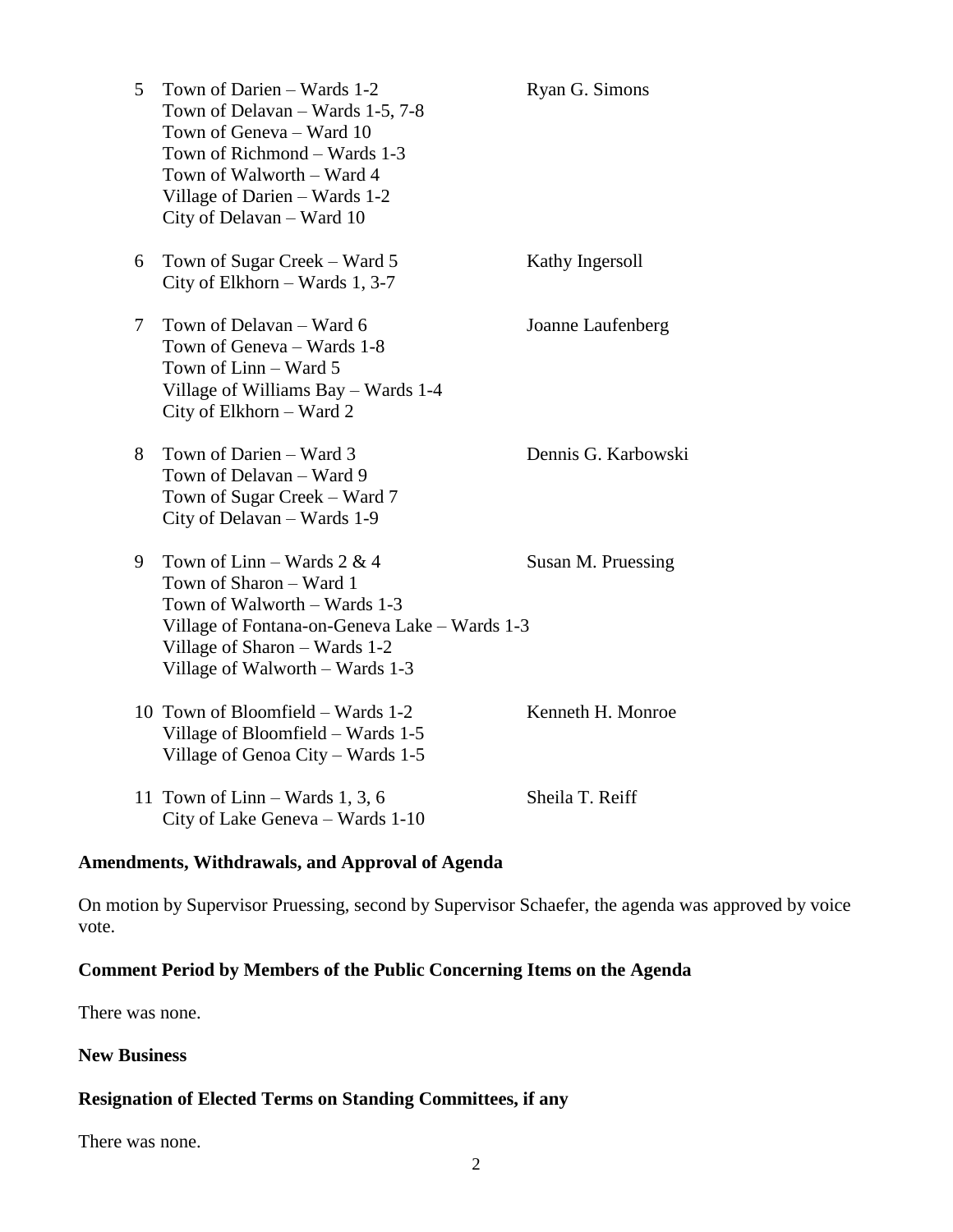### **Elections**

County Administrator Mark W. Luberda welcomed and congratulated the Supervisors on their election to the Walworth County Board. Luberda explained the election process, which requires a motion and a second to place a name into nomination for County Board Chairperson, County Board Vice-Chairperson, and Executive Committee Chairperson. A motion and second is then required to close nominations. Votes will be cast by secret ballot. Votes will be cast until one candidate for each of these offices receives a majority vote of members in attendance, which is six votes. The final tally will then be announced by Sommers.

Hearing no objections to the procedures for elections, Sommers announced that nominations for County Board Chairperson were open.

On motion by Supervisor Pruessing, second by Supervisor Simons, Supervisor Rick Stacey was nominated for County Board Chairperson. Sommers asked if there were any other nominations. Hearing none, on motion by Supervisor Monroe, second by Supervisor Ingersoll, nominations were closed. Ballots were distributed. Sommers stated Supervisor Rick Stacey was unanimously elected as County Board Chairperson. 11 Ayes and 0 Noes.

Chair Stacey requested Sommers continue to preside over the meeting. There were no objections.

Sommers opened the floor for nominations for County Board Vice-Chairperson. On motion by Supervisor Ingersoll, second by Supervisor Monroe, Supervisor Brian Holt was nominated for County Board Vice-Chairperson. On motion by Supervisor Reiff, second by Supervisor Karbowski, Ryan Simons was nominated for County Board Vice-Chairperson. Supervisor Laufenberg offered a motion to nominate Sheila Reiff for County Board Vice-Chairperson. Before the motion could be seconded, Reiff respectfully declined. Sommers asked if there were any other nominations. Hearing none, on motion by Supervisor Monroe, second by Supervisor Schaefer, nominations were closed. Ballots were distributed. Sommers stated Supervisor Ryan Simons was elected as County Board Vice-Chairperson. 8 Ayes and 3 Noes.

Sommers opened the floor for nominations for Executive Committee Chairperson. On motion by Supervisor Simons, second by Supervisor Reiff, Supervisor Susan Pruessing was nominated for Executive Committee Chairperson. Supervisor Schaefer offered a motion to nominate Supervisor Brian Holt for Executive Committee Chairperson. Before the motion could be seconded, Holt respectfully declined. Sommers asked if there were any other nominations. Hearing none, on motion by Supervisor Monroe, second by Supervisor Schaefer, nominations were closed. Ballots were distributed. Sommers stated Supervisor Susan Pruessing was unanimously elected as Executive Committee Chairperson. 11 Ayes and 0 Noes.

## **Reports of Standing Committees**

Luberda noted that the Nominating Committee, which consists of the County Board Chair, County Board Vice-Chair, and Executive Committee Chair, will be meeting Wednesday, April 20, 2022 at 2:00 p.m. in the County Board Room.

## **Comment Period by Members of the Public Concerning Items Not on the Agenda**

There was none.